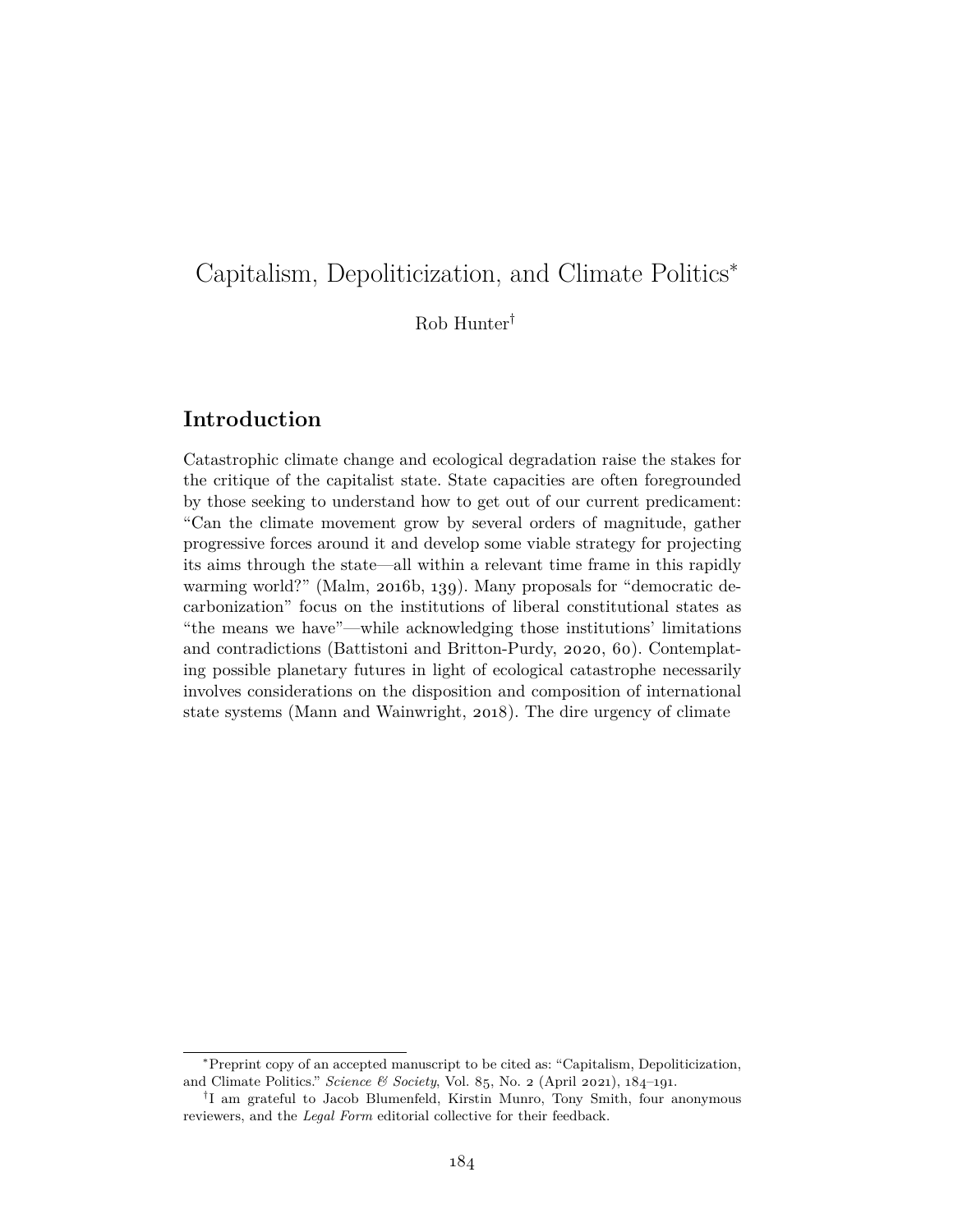change—the timing and pacing of which stand in contradiction with capital's temporality (Stoner and Melathopoulos, 2015)—has rightly refocused attention upon the capitalist state.

This essay presents a critique of the pursuit of state power as a vehicle for mitigating climate change or for pursuing transitions to less ecologically destructive production relations. I proceed from the assumption that a decarbonizing transition at a global scale is an absolute necessity. The form of the capitalist state will tend to frustrate or thwart attempts at such a transition. The capitalist state depoliticizes society, thereby securing the conditions for capital accumulation; a wide variety of political activity is possible within the state form, but it is nevertheless bounded. I emphasize the mutual constitution of state and capital in the context of Marx's critique of political economy; the critique of (and struggle against) capitalist social relations is incomplete without a critique of the state. The form of the capitalist state must be over- come if the transition away from ecocidal production is to be enduringly successful. Transitional programs pursued under the auspices of the capitalist state may well be necessary measures for mitigating climate change—but so long as the form of the capitalist state is uncontested, such programs will be incomplete, contested, and vulnerable to critiques (and dangers) of the kind outlined below. I stress the need to think seriously about expanding the scope of political contestation beyond the parliamentary boundaries of politics within the capitalist state form. Governing through the capitalist state is a dubious prize for any movement; for the climate movement, it is decidedly dangerous. Environmentalism must be linked to the struggle to abolish capitalism if it is to achieve "a radical transformation of the human relation to nature" (Saito, 2017, 258). Anything less ambitious is unrealistic (Davis, 2010).

## **Depoliticization and the Mutual Constitution of State and Capital**

State and capital are mutually constitutive. Capitalist production pre- supposes specific forms of social relations, including juridical and political relations of ownership and domination (Wood, 1995, 19–48). And yet capital is not merely "embedded" within states (Copley and Moraitis, 2020); states are not anterior to capitalist social relations. Understanding the contradictory and mutual constitution of state and capital is a matter of apprehending both struggle and social form. Conflict and struggle are socially constitutive (Bonefeld, 2014, 64), and the state is the political form of the class struggle that is constitutive of capitalism (Clarke, 1991b). Capitalist social relations comprise a complex, contradictory, and crisis-prone totality (Clarke, 1992, 149). Law, state, production, and exchange are moments in this totality, the reproduction of which is mediated by struggle. Put differently, capital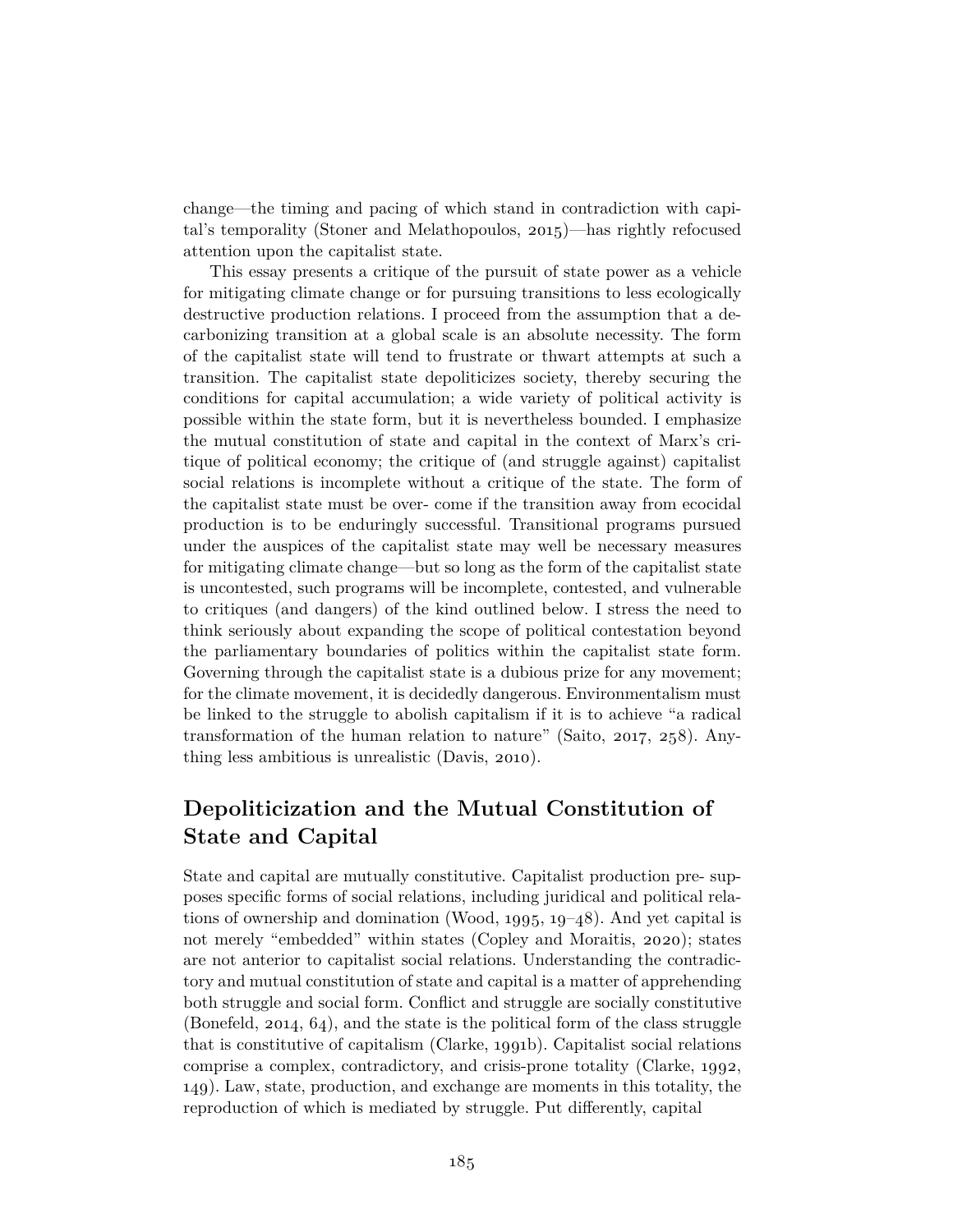and state are historically specific social forms (*cf.* Murray, 2016) arising from a single "set of social relations" (Smith, 2017, 190). The capitalist state appears to be independent from class relations; that is, the political and the economic appear to be separate from one another, such that the latter is depoliticized (and the former is restricted in scope) (Murray, 1988, 32). But while it is true that the capitalist state's policies are historically contingent and indeterminate, that indeterminacy is bounded (Smith, 2017, 190). Policies that erode the "real appearance" (Wood, 1995, 23) of a separation between the political and the economic in capitalism—for example, policies that threaten private control of production—are achievable only through the abolition of the form of the capitalist state itself (Smith, 2017, 190–191).

Liberal social thought obscures the mutual constitution of state and capital, imagining capitalist production as a sphere of economic rationality rather than apprehending it as historically specific, constituted through social relations, and reproduced through struggle (Clarke, 1991a; Wood, 1995,  $22-23$ ; Murray,  $2016$ ,  $1-51$ ). The liberal view rests on two faulty claims: first, that law and the state are autonomous from other social relations (*cf.* Tomlins, 2007); and second, that capitalist production is an economic engine installed in our society, one that may be removed and replaced—with a greener, hybrid model, of course. Liberal social thought naturalizes the separation of the state and civil society, but this separation must be understood in its historical specificity. It possesses an operative validity within and for capitalist social relations, but it must be remembered that "Marx's point is that the enforced separation of state and civil society is an institutionalized illusion" (Murray, 1988, 32; Smith, 2017, 189). The apparent separation of the political from the economic is consequential and socially constitutive, but the full sweep of social relations—including those of production and exchange—is thoroughly and essentially political (Smith, 2017, 187–189). The state qua political form of capitalist society persists through the depoliticization of the social relations of production and exchange. The persistence of the contradictory "separation of political society from the hidden abode of production and reproduction" (Mann and Wainwright, 2018, 83) is contingent, historically specific, and subject to contestation. Such contestation is essential to climate politics, which remains vulnerable to institutional capture or ineffectiveness unless it politicizes the social relations constitutive of capitalism.

The capitalist state's persistence may depend upon revenues originating in the production of value, but that does not entail that the capitalist state is secondary (or subordinate) to capitalist production (*cf.* Roberts, 2017, 217–219). Capitalist production's consolidation was predicated on legislation, judicial decision-making, and the production of bourgeois subjectivities, such that the conditions for value production and capital accumulation could be stabilized and generalized (Wood, 1995, 31–44; Steinberg, 2010,  $177-180$ ).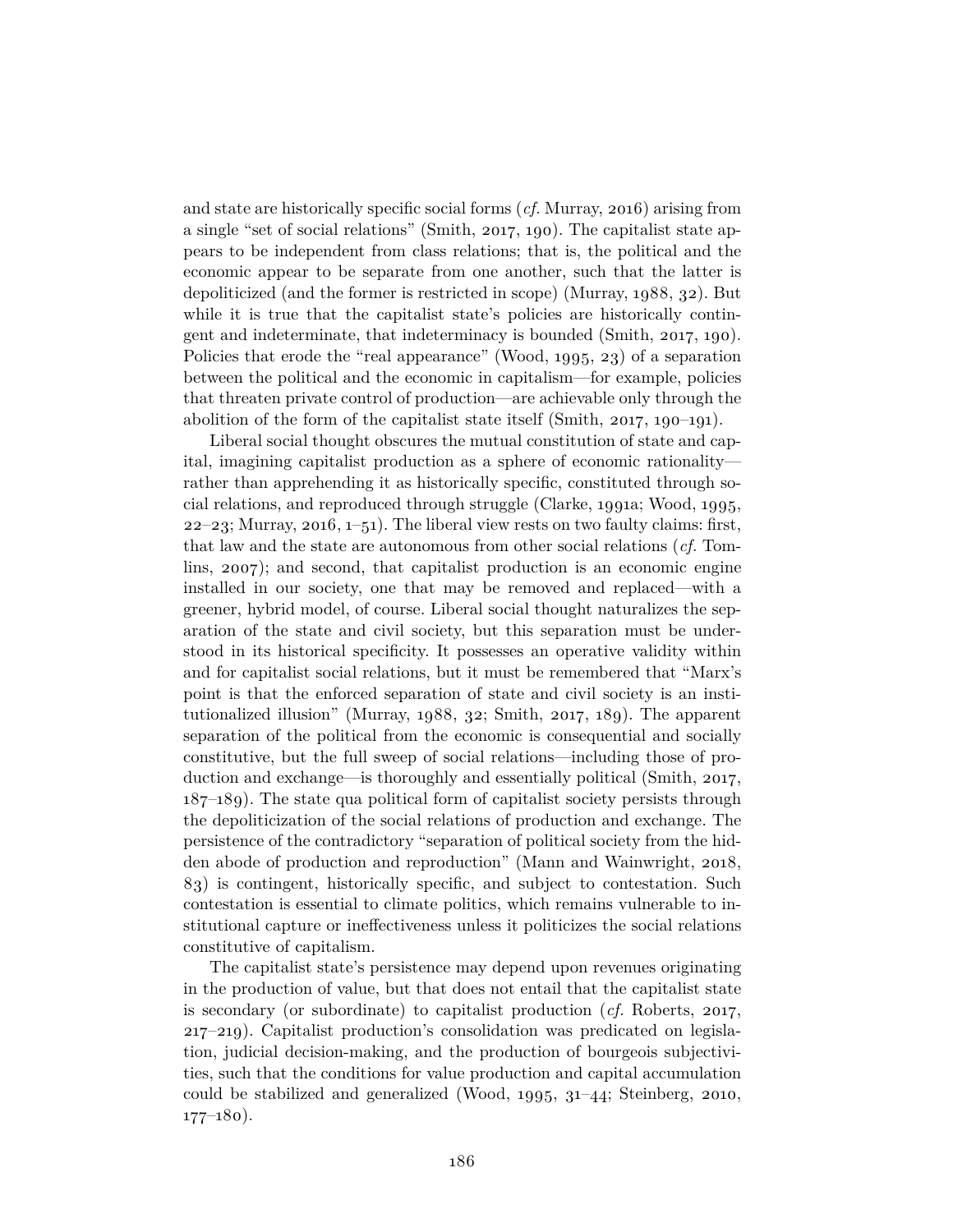Law and legislation are not just residues of such processes; they continue to shape and be shaped by the accumulation of capital. Value production and capital accumulation are impossible without the legal constitution of commodities, property, contract, and labor relations. Law and the state, just like money and commodities, number among capitalism's essential social forms. This poses an obstacle to popular struggles whose scope of engagement is defined by the depoliticizing form of the capitalist state.

### **The Politics of Climate Struggle**

Wide-ranging struggle is necessary for any decarbonizing transition to succeed. Incremental transition programs may be necessary first steps as a matter of political strategy, but they will remain insufficient to the extent that they remain bounded by the capitalist state. Policies for decarbonizing transitions and environmental remediation must either fall short or else breach the depoliticizing boundary between the political and the economic. Such policies cannot be realized within the delimited sphere of formal parliamentary politics; their enduring success requires struggles intensified to such a point that the form of the capitalist state is fundamentally challenged. Overcoming capitalist production and escaping the worst ravages of climatic catastrophe are only possible when pursued in tandem. Catastrophic climate change is not a consequence of an expansion of undifferentiated human activity; it is a consequence of capitalism (Altvater, 2016; Malm, 2016a). In other words, particular class relations conduce to environmental catastrophe, not a general human tendency to overconsume or over-extract. World-spanning agri-, eco-, and microbiological crises are not inseparable from capitalism's contradictions; they are consequences of the imperative to valorize capital (*cf.* Wallace, et al., 2020). Ongoing, interacting, and worsening climate crises do not just threaten the possibility of a transition beyond capitalism. They also threaten the bare possibility of continued reproduction of social relations in their present disposition. Catastrophic climate change and ecological degradation are experienced as intensified struggles over the course of social reproduction  $(cf.$  Davis, 2010, 38; Wallace, et al., 2020, 9); the social consequences of climate change are "the outcome of relations shaped in struggle" (Malm, 2016b, 131). Climate change, in turn, acts as an accelerant on such struggle. Conflicts over production and access to the social product are constitutive of capitalism (and must for that reason be regarded as political); they assume greater salience in a collapsing biosphere. Foregrounding this question also highlights the need for strategies for mass struggle challenging law and the state's constitution of capitalist social relations. The scope of such conflict can be charted in the uneven distribution of catastrophic climate change itself—socially, in terms of class, race, and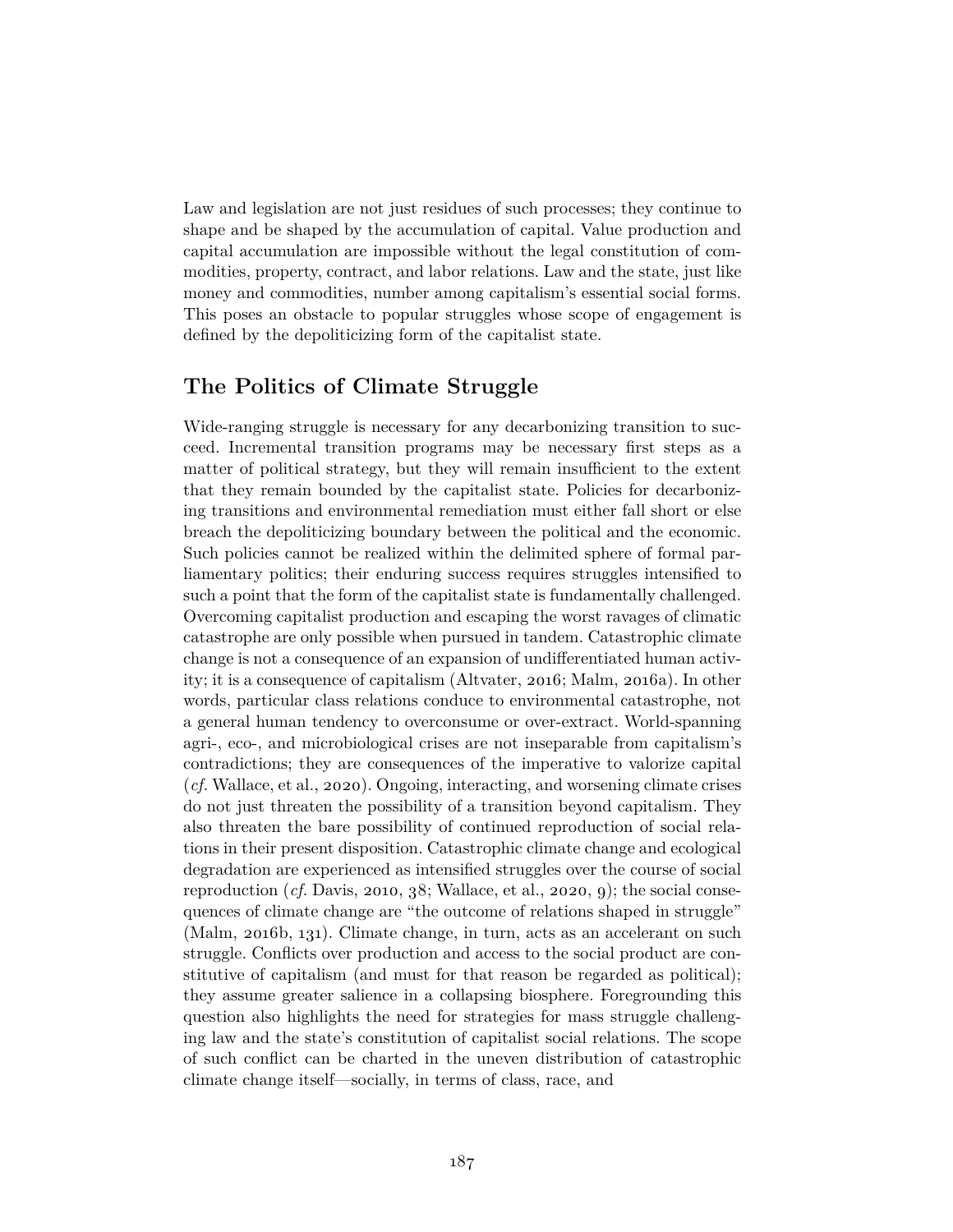gender; and spatially, between core and periphery (*cf.* Malm, 2016b). The geographies of pollution and environmental degradation are charted through the violent reproduction of domination, marginalization, and exclusion. The many forms of climate change, environmental degradation, and biospherical collapse nevertheless constitute a single global catastrophe. Catastrophic ecological collapse does not manifest in intra-state legal and political emergencies; like the crises of over-accumulation that inhere in capitalism, it is necessarily global. States are embedded in the world market; they are both sensitive and conducive to the transnational movement of capital (Bonefeld, 2014, 147–160). The contradiction between the unity of the world market and the fragmentation of the world into territorialized states presents a profound barrier to collective climate struggles on an adequately global scale (Mann and Wainwright, 2018, 101, 125). These considerations are strategically consequential for any conception of a programmatic transition away from carbon-intensive extraction and production. Moreover, within capitalist social relations, reform proposals for the redistribution of an expanded social product presuppose the continued expansion of value through extraction and pollution. A policy predicated on carbon-intensive economic growth cannot mitigate the waste, pollution, and environmental degradation upon which it depends (Smith, 2017, 208–209). Such contradictions are not limited to the Keynesian management programs of yesteryear. Many contemporary decarbonization proposals themselves come with substantial social and ecological costs. For example, a transition to renewable fuel sources may require the intensified extraction of necessary resources in the Global South (*cf.* Aronoff, et al., 2019, 139–169) in order to reproduce existing social relations in the capitalist core, seeing as "there is no constituency for green austerity" (Battistoni and Britton-Purdy, 2020,  $57$ ).<sup>1</sup> It is difficult to envision such programs developing into forms of politicized and internationalized climate struggle in which mass movements contest the form of the state and its insulation of production and exchange from political contestation. Internationalist solidarity—across global supply chains, across multiple jurisdictions and sovereignties, and across movements and collectivities—is not optional in climate struggle; it is essential.

For any given transitional program there is also the problem of effective social coordination. Recall Malm's question about the prospects for climate politics (Malm, 2016b, 139). It may seem as though the mediation of social activity by the state is the only adequate means of achieving the level of social coordination necessary to respond to climatic crises—but those same state capacities presuppose specific regimes of accumulation;

<sup>1</sup>Recent *New Left Review* essays provide a useful survey of debates about transitional programs and ecosocialism (Pollin, 2018; Vettese, 2018; Somerville and Burton, 2019; Seaton, 2019).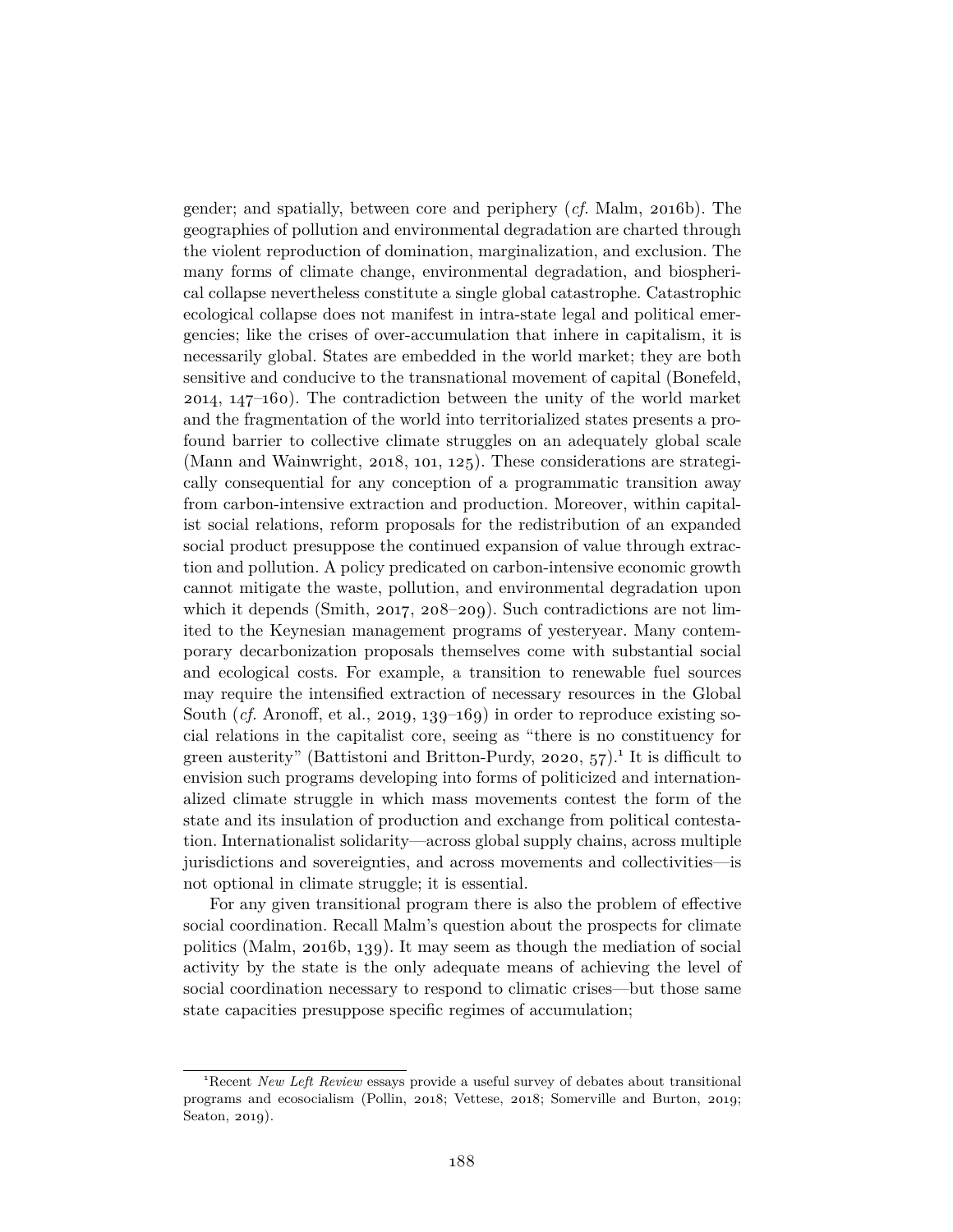they have been formed through specific histories of struggle over the reproduction of capitalist social relations (*cf.* Mann and Wainwright, 2018, 124–128, 173–197). As such, capitalist states' sensitivities to climate change are, simply as a matter of how they are constituted, rather weak. Ecological crises have the habit of disrespecting national boundaries and their costs are not expressible in terms of value. Such crises are likely to be legible as worthy of state attention only to the extent that they disrupt the movement and accumulation of capital, rather than to the extent that they amplify the ongoing and continual violence that capitalist social relations unleash upon marginalized and excluded populations.

To engage in climate politics without confronting capitalist depoliticization (the insulation of production and exchange relations from political contestation) is a self-limiting enterprise. Climate struggle that is not articulated with class struggle is incoherent. Environmental catastrophe is social catastrophe, as is demonstrated by the intensified immiseration, exploitation, and dispossession of populations affected by environmental disasters and climate change. In order to confront capitalism's depoliticizing separation of the political from the economic, the capitalist state must not simply be harnessed; it must be transformed such that it is no longer recognizable in its present form.

### **Conclusion**

A mass movement cannot be manifested outside of the totality of capitalist social relations, but the contradictions immanent to those relations present challenges to efficacious—let alone emancipatory—climate politics. This is not to say that ongoing environmental organizing, resistance, education, and research are fruitless because they obtain within social relations as we currently know them. We can only face, rather than ignore, the contradictions that attend the struggle to secure our collective survival. One of those contradictions is that capitalist production and exchange relations are essentially political in character, and yet they are depoliticized through the apparent separation of the political from the economic. Efforts to survive catastrophic climate change must be under- taken in tandem with political struggles to transform—that is, to efface the form of—the state. To put the point more precisely, surviving catastrophic climate change requires overcoming the separation of the economic from the political, through an intensification of struggles over the reproduction of capitalist society. Carried to their limits, emancipatory struggles aim not at democratizing the state but transcending it, just as they aim not at rationalizing capitalist production but abolishing it. The state cannot be democratized and still remain the state.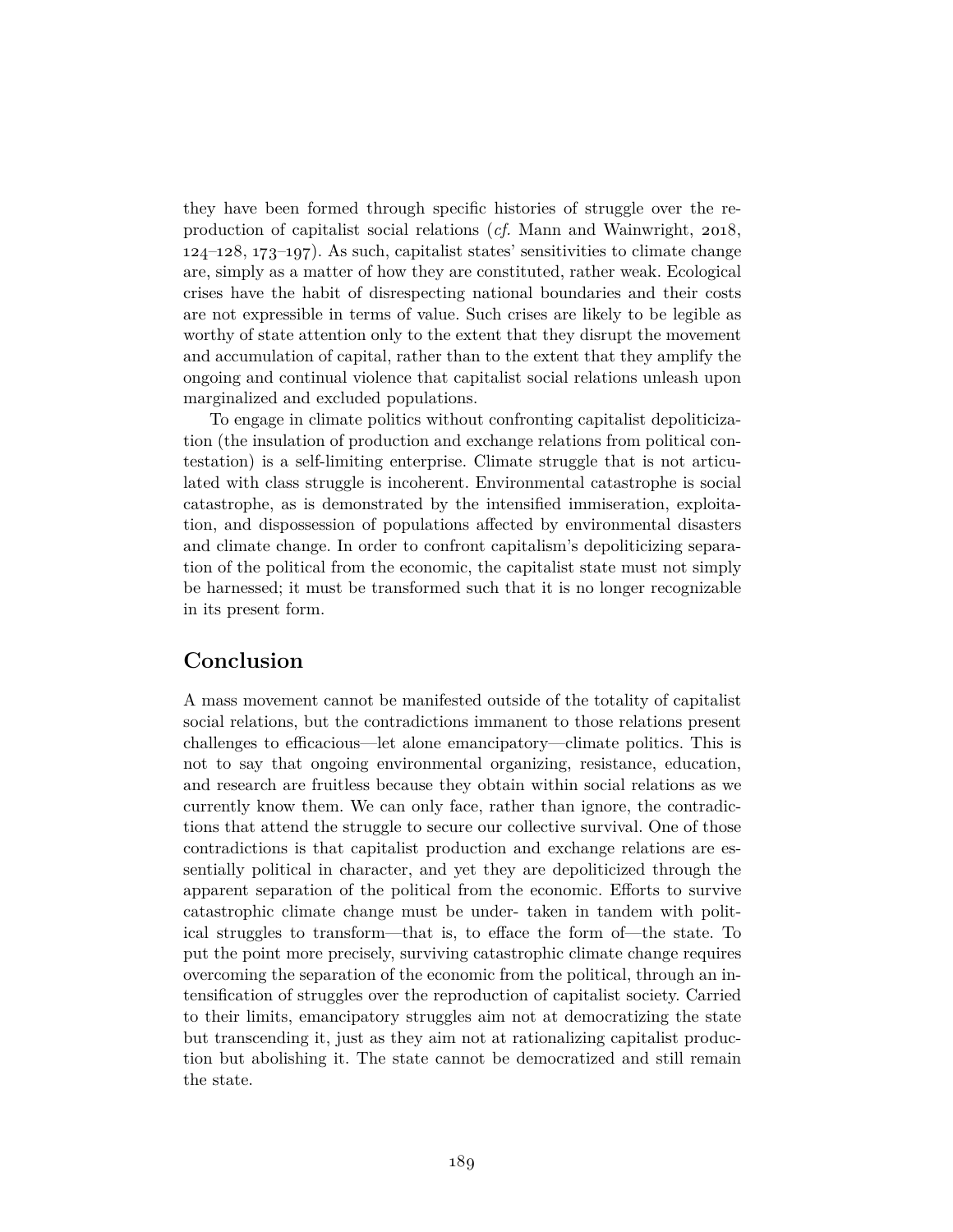Climate struggle must proceed on the basis of contesting the social constitution of the capitalist state, not the contest to lead the capitalist state. That prospect may seem daunting, but daunting prospects have animated climate politics for decades. The forms and strategies of contestation will necessarily be multiple and varied, and cannot be prescribed in advance or at a distance. But the need for such contestation can and should be acknowledged. The state is a moment in the totality of capitalist social relations, formed and reproduced in struggle. For so long as it persists, its preponderant tendency will be to delimit and constrain the scope of political conflict. In the current moment, it is far easier to imagine the state as a tool for authoritarian and violently exclusionary forms of responding to climate change than as a means for emancipatory politics and environmental stewardship. The capitalist state is neither an adequate tool nor a reliable ally for collective projects for conservation, environmental stewardship, and the management of land, sea, and air for the good of all. The future demands better.

#### **References**

- Altvater, Elmar. 2016. "The Capitalocene, or, Geoengineering against Capitalism's Planetary Boundaries." Pp. 138–152 in J. W. Moore, ed., *Anthropocene or Capitalocene? Nature, History, and the Crisis of Capitalism*. Oakland, California: PM Press.
- Aronoff, Kate, Alyssa Battistoni, Daniel Aldana Cohen, and Thea Riofrancos. 2019. *A Planet to Win: Why We Need a Green New Deal*. London: Verso Books.
- Battistoni, Alyssa, and Jedediah Britton-Purdy. 2020. "After Carbon Democracy." *Dissent*, 67:1, 51–60.
- Bonefeld, Werner. 2014. *Critical Theory and the Critique of Political Economy: On Subversion and Negative Reason*. London: Bloomsbury.
- Clarke, Simon. 1991a. *Marx, Marginalism and Modern Sociology*. Houndmills: Macmillan.

. 1991b. "State, Class Struggle, and the Reproduction of Capital." Pp. 183-203 in S. Clarke, ed., *The State Debate*. Houndmills, UK: Macmillan.

———. 1992. "The Global Accumulation of Capital and the Periodisation of the Capitalist State Form." Pp. 133–150 in W. Bonefeld, R. Gunn, and K. Psychopedis, eds., *Open Marxism 1: Dialectics and History*. London: Pluto Press.

- Copley, Jack, and Alexis B. Moraitis. 2020. "Beyond the Mutual Constitution of States and Markets: On the Governance of Alienation." *New Political Economy*. https://doi.org/10.1080/13563467.2020.1766430
- Davis, Mike. 2010. "Who Will Build the Ark?" *New Left Review*, 61 (January/February), 29–46.